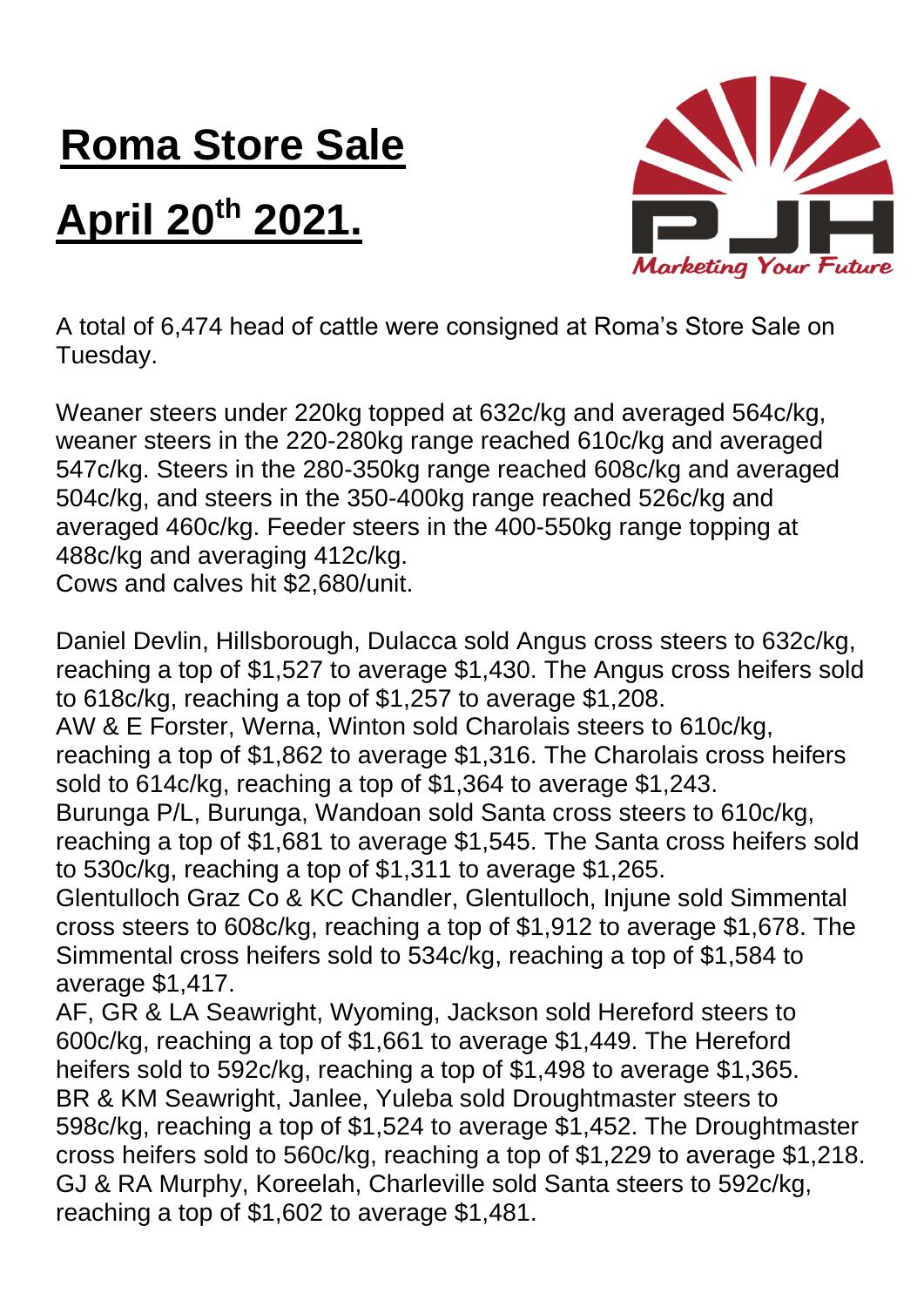P & D Carrington, Rossmoyne, Augathella sold Droughtmaster cross steers to 584c/kg, reaching a top of \$1,946 to average \$1,570. Bronte Cattle Co, Bronte, Charleville sold Santa steers to 572c/kg, reaching a top of \$1,525 to average \$1,525.

CW Beachamp & Sons, Stockport, Boulia sold Santa cross steers to 570c/kg, reaching a top of \$1,935 to average \$1,456. The Senepol cross heifers sold to 624c/kg, reaching a top of \$1,403 to average \$1,179. Golden Pastoral Holdings sold Santa cross steers to 570c/kg, reaching a top of \$1,779 to average \$1,649. The Santa cross heifers sold to 580c/kg, reaching a top of \$1,504 to average \$1,387.

K & KL Wolski, Kallista, Mitchell sold Santa cross steers to 564c/kg, reaching a top of \$1,610 to average \$1,610.

China State Farms Australia Pty Ltd, Noella Station, Charleville sold Droughtmaster cross steers to 554c/kg, reaching a top of \$2,292 to average \$1,676.

Roberts, Gow & Hopkins, Fermoy Station, Winton sold Brahman steers to 546c/kg, reaching a top of \$1,407 to average \$1,265.

Bushy Park Pastoral Pty Ltd, Bushy Park, Mt Isa sold Droughtmaster cross steers to 544c/kg, reaching a top of \$1,690 to average \$1,354. The Droughtmaster cross heifers sold to 428c/kg, reaching a top of \$1,635 to average \$1,166.

Granville Proprietors, Granville, Quilpie sold Droughtmaster cross steers to 536c/kg, reaching a top of \$1,557 to average \$1,415.

PJ & CR Britton, Brighton Downs, Winton sold Santa cross steers to 532c/kg, reaching a top of \$2,090 to average \$1,763.

JH & NJ Dingle Family Trust, Threesons, Roma sold Charolais cross steers to 528c/kg, reaching a top of \$1,522 to average \$1,411.

PJ & N Nichol, Sutton Veney, Roma sold Angus cross steers to 510c/kg, reaching a top of \$2,025 to average \$1,677.

JP & KA Pearson, Roselea, Roma sold Santa cross steers to 510c/kg, reaching a top of \$1,675 to average \$1,675. The Santa cross heifers sold to 488c/kg, reaching a top of \$1,550 to average \$1,550.

RW & KE Thorne, Holmleigh, Mitchell sold Santa cross steers to 506c/kg, reaching a top of \$1,655 to average \$1,617. The Santa cross heifers sold to 500c/kg, reaching a top of \$1,522 to average \$1,355.

Dart Pastoral Co, Thirlstone, Roma sold Charolais cross steers to 502c/kg, reaching a top of \$1,847 to average \$1,732.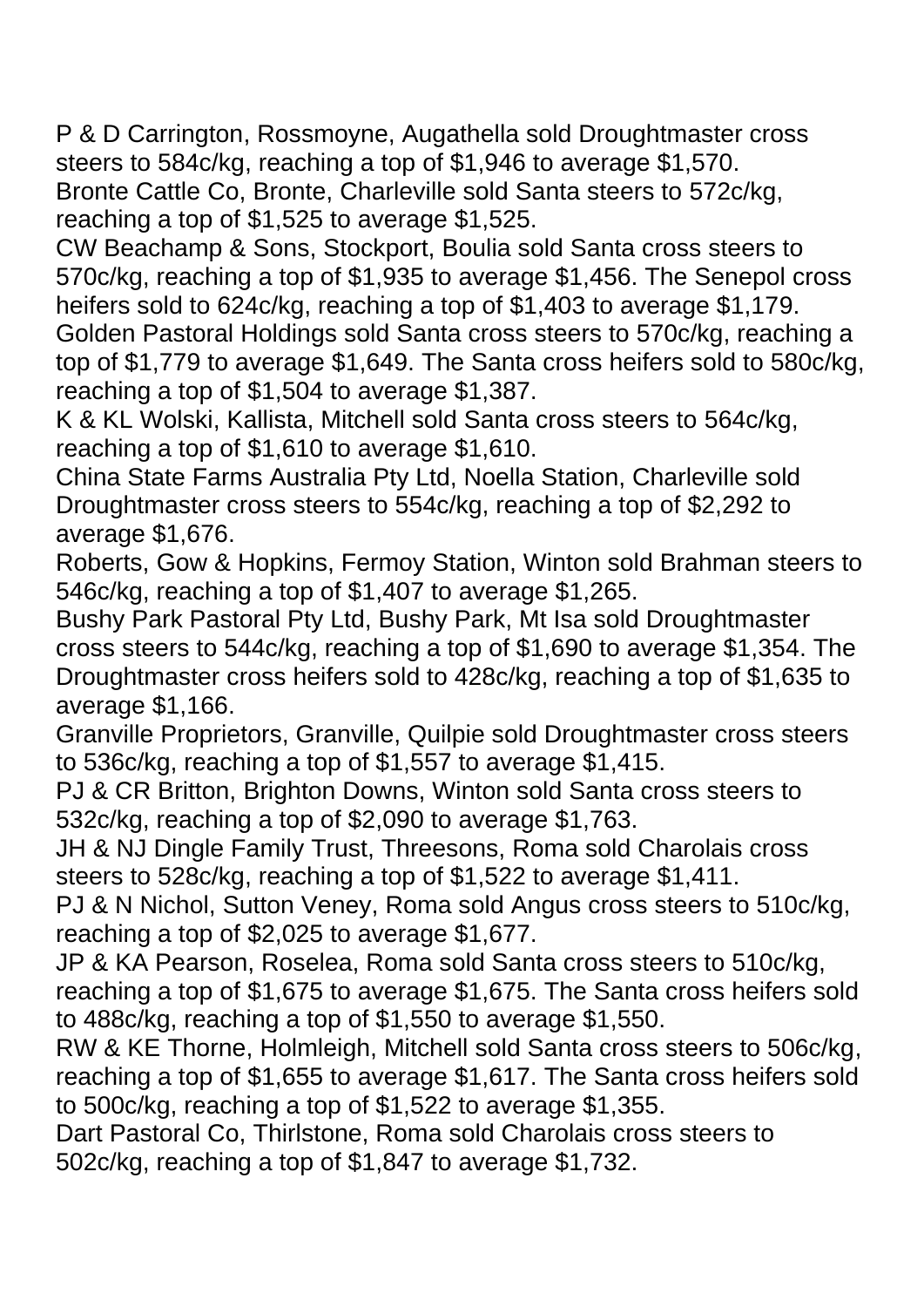IJ & SF Harland, Gracedale, Injune sold Limousin cross steers to 492c/kg, reaching a top of \$1,704 to average \$1,669.

GT & GE Burey, Springhill, Amby sold Hereford steers to 464c/kg, reaching a top of \$2,016 to average \$1,840.

Kimber Park Grazing, Kimber Park, Injune sold Charolais cross steers to 434c/kg, reaching a top of \$1,847 to average \$1,767.

KEG & RM Burey, Yarara, St George sold Santa cross steers to 432c/kg, reaching a top of \$2,378 to average \$2,003.

MJ Munday sold Droughtmaster cross steers to 432c/kg, reaching a top of \$1,793 to average \$1,665.

LDC & MA Perrett, Tunis, Injune sold Charolais cross steers to 354c/kg, reaching a top of \$2,286 to average \$2,215.

Heifers under 220kg topped at 624c/kg and averaged 545c/kg, while heifers in the 220-280kg range topped at 614c/kg and averaged 488c/kg. Heifers in the 280-350kg range topped at 534c/kg, averaging 449c/kg. Heifers in the 350-450kg range topped at 460c/kg, averaging 375c/kg.

J & P Lyle, Redbank, Roma sold Brahman heifers to 378c/kg, reaching a top of \$1,526 to average \$1,484.

Cows in the 300-400kg range reached 291c/kg and averaged 260c/kg, while cows in the 400kg-500kg range reached 302c/kg and averaged 285c/kg. Cows over 500kg topped at 307c/kg, averaging 291c/kg.

Douglas Cattle Co, Verniew, Mitchell sold Santa cross cows to 290c/kg, reaching a top of \$2,140 to average \$1,740.

## *NEXT STORE SALE IS 27 th APRIL PJH SELL 4 th POSITION*